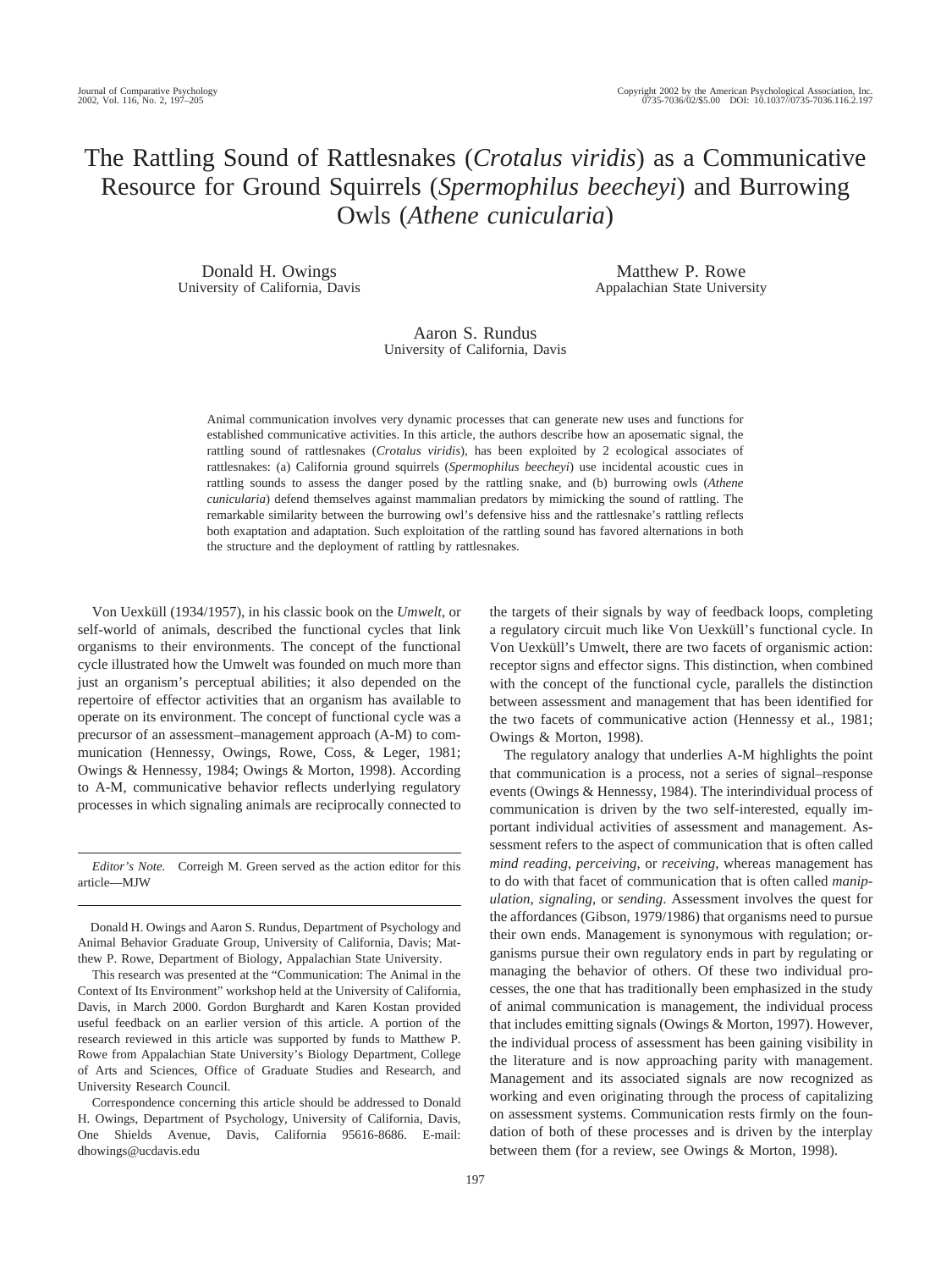Our goal in this article is to describe how a particular signal of relevance to many organisms, the aposematic warning rattle of rattlesnakes, has been exploited by the assessment and management systems of other species. In particular, we describe how California ground squirrels (*Spermophilus beecheyi*), in assessing the danger posed by rattlesnakes (*Crotalus viridis*), have uncovered very useful assessment cues in the rattling sound that are by-products of physical and physiological constraints. We also describe how burrowing owls (*Athene cunicularia*) have incorporated a rattlelike sound into their managerial repertoire, defending themselves from mammalian predators by mimicking the sound of rattlesnakes. Finally, we illustrate the exaptive and adaptive processes involved in signal evolution by presenting evidence that the burrowing owl mimetic hiss was derived from a food-begging vocalization, and we describe the changes involved in the evolution of the mimetic hiss.

### Rattling by Rattlesnakes: An Aposematic Signal

Rattling functions as an aposematic signal, that is, as a signal to potential predators of rattlesnakes that these snakes are venomous (see Discussion). Prey species signal aposematically to predators to advertise a variety of noxious qualities, for example, Monarch butterflies (*Danaus plexippus*) signal their toxic chemicals, wasps signal their painful stings, skunks signal their irritating sprays, and venomous snakes signal their debilitating bites (see reviews in Edmunds, 1974; Wickler, 1968). Aposematic signals typically consist of conspicuous colors (Cott, 1940), odors (Eisner & Grant, 1981), sounds (Dunning, Acharya, Merriman, & Ferro, 1992), or behavior patterns (Lariviere & Messier, 1996). Like agonistic signals, aposematic signals are favored because they resolve encounters without the risk of injury to either prey or predator that could result from a predatory attack, even if the attack is successfully repelled. Nonetheless, such a mutually useful outcome is possible only if the predator associates the aposeme's signal with its noxiousness. Thus, the potential predator plays a strong role in the evolution of an aposematic signal both because it is selected to avoid encounters with the potential prey's noxious qualities and because the signal must work through the predator's assessment system.

Although predator avoidance of aposematic prey may be expressed on the first encounter with the aposeme (e.g., Smith, 1975), many empirical (e.g., Brower, 1969) and theoretical (Huheey, 1988; Speed, 2000) investigations suggest that learning often plays a significant role in predators' development of aversions to aposemes. In A-M terms, this means that the aposeme often must establish or augment the assessment rule of thumb about what cues are associated with danger before that assessment rule can be exploited. Warning signals that stand out dramatically from the background might enhance the predator training that results from pairing these signals with the aposeme's noxious qualities. Several experiments have indeed demonstrated that naive predators learn to avoid conspicuously colored noxious prey more easily than cryptically colored noxious prey (Gittleman & Harvey, 1980; Gittleman, Harvey, & Greenwood, 1980; Roper & Wistow, 1986; Terrick, Mumme, & Burghardt, 1995). Moreover, bright, conspicuous colors may also reduce the chance that an already trained predator may mistakenly attack unpalatable prey during the heat of an encounter (Guilford, 1986) or that a predator may forget the association between the aposeme and its signal (Speed, 2000).

Identification of the benefits that might maintain aposematic signals has proven to be easier than explaining how such signals might originate. The paradox, long recognized by biologists (Brower, 1984), is that the first brightly colored individual in a population of noxious but cryptically colored prey would only draw additional attention from predators. If such predators must learn to associate the prey's noxiousness with its conspicuousness, the prey may not live through the training. How then can aposematic signals arise? One possibility is through kin selection, an idea initially suggested by Fisher (1930). However, individual selection has also proven to be a possibility (Malcolm, 1990; Sillén-Tullberg, 1988), especially when prey are protected by tough exoskeletons (Wiklund & Järvi, 1982), thick shells (Rosenberg, 1989), or debilitating venom and can therefore withstand the initial attacks of an untrained predator.

The most commonly described aposematic signals are visual (see reviews in Brower, 1988; Cott, 1940; Wickler, 1968), but this may reflect the perceptual biases of humans more than the relative frequency of visual aposematic signals (Pough, 1988). Some animals are known to deploy acoustic aposematic signals, the best known of which is the rattling sound of New World pit vipers called rattlesnakes. Their buzzing, hisslike noise (see Figure 1) is produced by a loosely interlocked string of highly modified scales (Klauber, 1972; Zimmermann & Pope, 1948) shaken by tail muscles that appear specialized for rattling (see review in Moon, 2001). The evolution of the rattlesnake rattle does not pose the same difficulties as described for visual signals that are continuously on because an occasionally deployed rattling sound does not compromise the snake's ability to be cryptic. Nevertheless, accounting for the evolutionary origin of rattling has engendered



*Figure 1.* Frequency by time and frequency by amplitude (dB) spectrograms of six sounds. Frequency by amplitude was sampled from the point in each sound indicated by the arrow.  $R =$  representative portion of the rattling of a large (850 g) rattlesnake; B.D. = representative portion of a vocal defensive hiss from a burrowing owl;  $N =$  representative portion of white noise;  $S =$  complete scream chatter from a burrowing owl; B.F. = complete food-begging hiss of a burrowing owl; L.F. = complete foodbegging hiss of a little owl.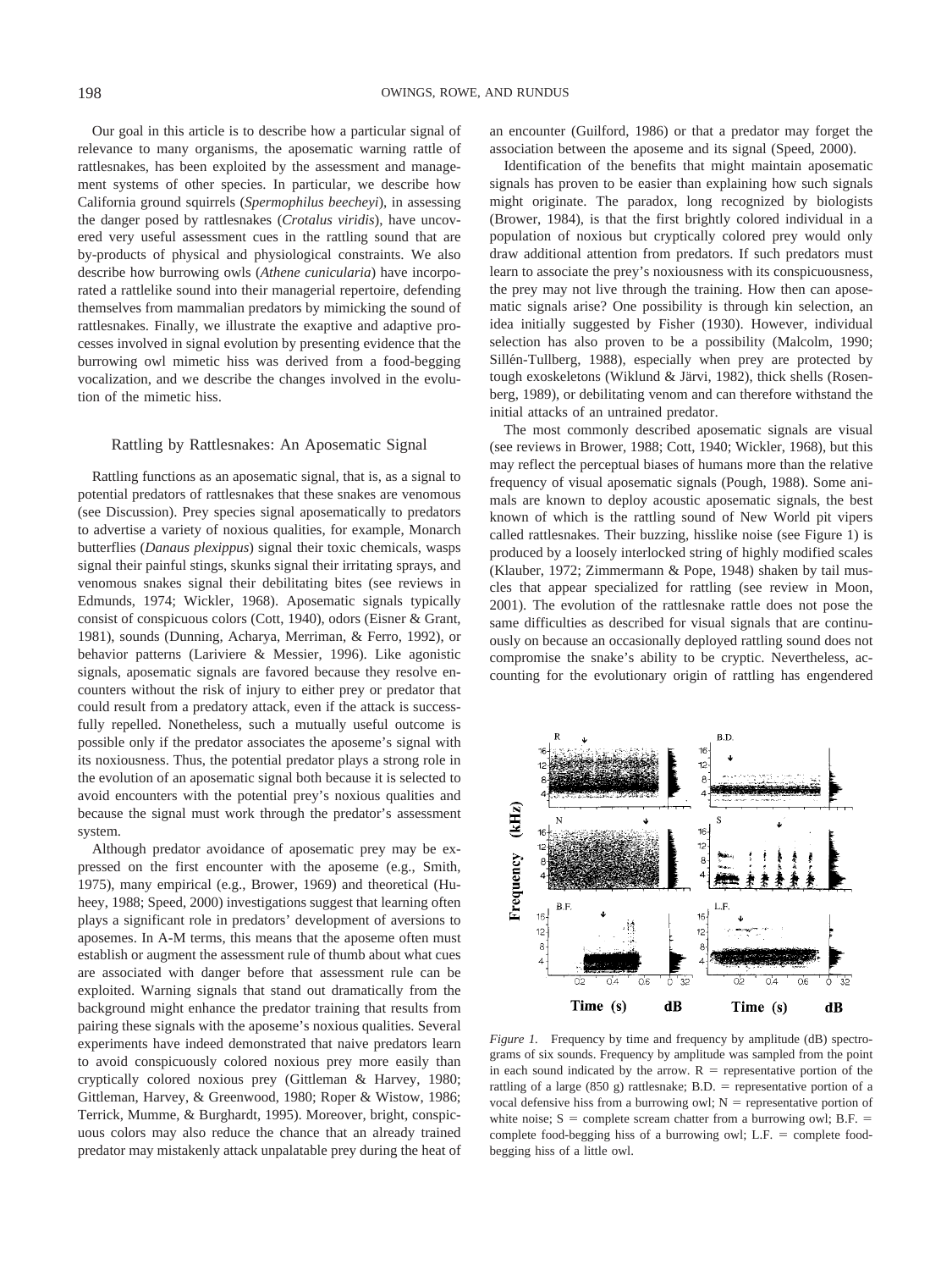considerable scientific debate (see reviews in Greene, 1988; Klauber, 1972; Moon, 2001; M. P. Rowe, Farrell, & May, in press; Schuett, Clark, & Kraus, 1984). A growing consensus suggests that rattling evolved from the defensive tail vibrations that are characteristic of numerous species of both poisonous and harmless snakes (Greene, 1988), behavior that may have originally functioned to divert an enemy's attention away from the snake's more vulnerable head and toward its more expendable tail (Garman, 1889; Greene, 1973; Williams, 1966). Tail vibration may have subsequently acquired a warning function in dangerous species such as rattlesnakes. Protorattles could then have been selected because the startling sound, just like bright colors, might make it easier for enemies of rattlesnakes to learn and remember the snake's dangerousness. That the rattle currently functions as an aposematic display of this danger is not disputed, as all 29 extant species of rattlesnake currently use rattling only when threatened (Greene, 1988; Klauber, 1972).

Surprisingly few data are available on how potential predators of rattlesnakes respond to the rattling sound (but see Klauber, 1972). The best data have to do with members of a prey, such as California ground squirrels, rather than predator species. These ground squirrels evoke rattling by approaching, throwing substrate at, and closely investigating the snake in elongated postures (M. P. Rowe & Owings, 1978). Such contact-promoting activities by the squirrel quickly subside when the snake rattles and are replaced by contact-reducing activities such as startling, freezing, and running away. This short-term "backing-off" effect of rattling contrasts with the long-term effect evident in the same study. In this experiment, California ground squirrels were allowed to interact on separate trials with rattlesnakes whose rattles were either silenced or audible. The squirrels engaged in more vigorous and prolonged confrontation with the rattlesnakes when the rattling sound was audible, a finding that suggests that rattling can be a two-edged sword.

In fact, the defensive behavior of rattlesnakes appears to reflect the snakes' sensitivity to the costs that accompany the benefits of rattling. Rattlesnakes deploy defensive behavior in a very contextsensitive way. The first reactions of rattlesnakes to potential danger are either to remain cryptic or to attempt escape. If neither tactic averts danger, these snakes often become defensive, threatening with a ready-to-strike posture, and typically start rattling (Duvall, King, & Gutzwiller, 1985; Greene, 1988). However, the latency to begin rattling depends on contextual details related to the risk the snake faces. Rattlesnakes rattle less readily when smaller size (Kissner, Forbes, & Secoy, 1997), colder body temperature (M. P. Rowe & Owings, 1996), or the physical encumbrance of pregnancy (Kissner et al., 1997) renders them more vulnerable.

## Rattling Is a Rich Source of Unritualized Acoustic Cues for California Ground Squirrels About Danger From Rattlesnakes

Rattlesnakes rattle at California ground squirrels for good reason. Even though northern Pacific rattlesnakes are a major predator of California ground squirrels, these snakes eat primarily young California ground squirrels (Fitch, 1949). Rattlesnakes are unable to kill adult squirrels because these squirrels have, under selection from rattlesnake predation, evolved the ability to neutralize rattlesnake venom. Rattlesnakes can, however, kill and eat pups because the pups' small size limits the quantities of venom the pups can neutralize (Poran, Coss, & Benjamini, 1987). In part because of their reduced vulnerability to rattlesnakes, adult squirrels can be quite assertive in defense of pups. So, when rattlesnakes rattle at adult squirrels that are harassing them, the snakes are not rattling at their prey; they are rattling at the aggressive defenders of their prey, the parents of the pups the snakes seek. Similar dynamics have been reported for at least one other interaction between rattlesnakes and their mammalian prey: adult mountain cottontail rabbits (*Sylvilagus nuttalli*), which in defense of their young, approach and pounce on rattlesnakes (*Crotalus viridis*), which rattle in response to such harassment (Brown, 1990).

The confrontive interactions that take place between adult California ground squirrels and rattlesnakes can be quite prolonged, lasting from a few seconds up to several hours and occasionally extending across several days (Hennessy & Owings, 1988; Owings, in press). Such prolonged interactions combined with the antiquity of this predator–prey relationship (Coss, 1999) have set the stage for the evolution and development of assessment and management systems for use in snake–squirrel confrontations (Swaisgood, Owings, & Rowe, 1999; Swaisgood, Rowe, & Owings, 1999). As a result, rattling at squirrels has apparently become part of an exaptive (Gould & Vrba, 1982) communication system. The assertiveness and relative resistance of adult squirrels to venom have favored rattling by rattlesnakes at squirrels even though rattling probably evolved to deal with species that are predators on these snakes, not prey. Rattling is useful to the snakes because it apparently halts a squirrel's confrontation at least in the short term, as described above, and this pause may provide the squirrel with a useful moment of assessment. Confrontation by squirrels may also promote assessment because it evokes rattling. As we describe below, this sound is rich with acoustic cues that squirrels can use to assess the danger posed by rattlesnakes. These acoustic cues are often more useful than visual cues because many squirrel–snake encounters take place in the darkness of the burrows that house squirrel pups (Coss & Owings, 1978; Hennessy & Owings, 1988; Hersek, 1990).

The ground squirrels' use of acoustic cues in the rattling sound illustrates both the active, opportunistic nature of assessment processes and the contingent nature of some features of the Umwelt. Rattling probably did not evolve to manage ground squirrel behavior, but the squirrels have nevertheless put the sound to use in dealing with rattlesnakes. In addition, the cues in rattling exploited by ground squirrels are by-products, not formalized features of the rattling sound. Finally, these acoustic cues are available to squirrels only if the squirrels behave assertively enough to evoke rattling (M. P. Rowe & Owings, 1978, 1996).

The danger posed by rattlesnakes varies with both the size and the body temperature of these predators (M. P. Rowe & Owings, 1990). Adult rattlesnakes vary substantially in size because they grow throughout their adult lives, in contrast to birds and mammals. Larger snakes are more dangerous because they can strike farther and faster, leave their fangs embedded longer, and inject more venom than smaller rattlesnakes (Hayes, 1991; Kardong, 1986; M. P. Rowe & Owings, 1990). The body temperatures of rattlesnakes are also quite variable because snakes regulate body temperature more through exogenous than endogenous heat, again in contrast to birds and mammals. As a rattlesnake heats up, the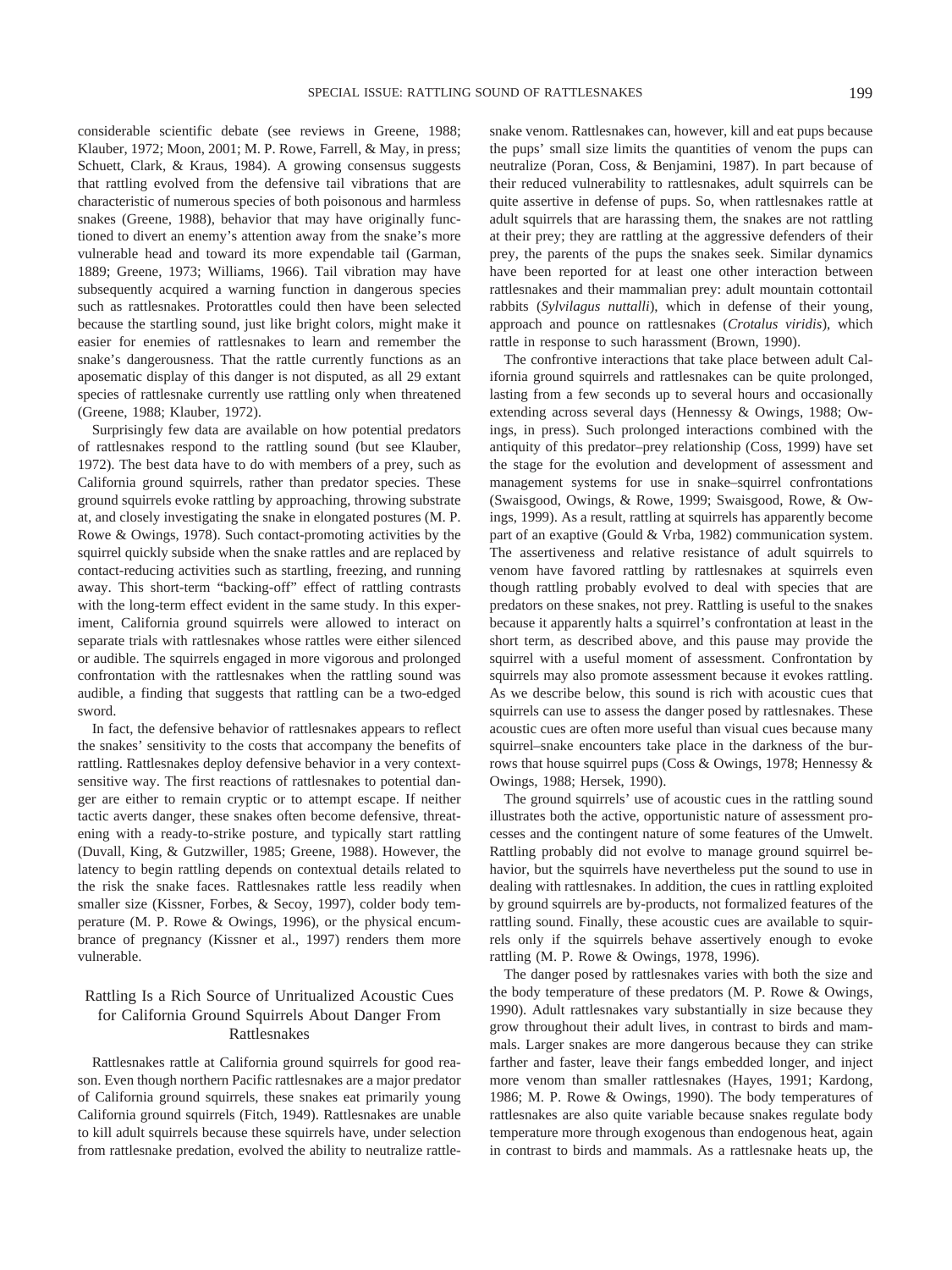biochemical processes that support behavior speed up. As a result, warmer snakes are more dangerous than cooler snakes because they strike with shorter latency and higher velocity as well as with greater accuracy (M. P. Rowe & Owings, 1990). Some of the same factors that influence the danger posed by rattlesnakes also affect properties of the rattling sound. More dangerous, larger rattlesnakes have larger rattle segments and tail-shaker muscles and as a consequence produce rattling sounds of lower overall spectral frequency (see Figure 2) and higher amplitude. More dangerous, warmer snakes shake their rattles at higher rates, producing rattling sounds that are higher both in click rate (see Figures 3 and 4; as well as M. P. Rowe & Owings, 1996) and power (M. P. Rowe & Owings, 1996). Playback studies of rattling sounds have shown that California ground squirrels use the acoustic cues associated with rattlesnake body size and temperature (M. P. Rowe & Owings, 1978; Swaisgood, 1994; Swaisgood et al., 1999). In both field and laboratory studies, these squirrels behaved more cautiously in response to the sound of large rattlesnakes rather than small rattlesnakes; in the field, they exhibited more vigilance and tail flagging to the rattling sounds of warm rattlesnakes rather than cold snakes.

Some features of the rattling sound and its deployment by rattlesnakes may reflect the ongoing nature of the dynamic between the assessment and the management systems of rattlesnakes and their adversaries. For example, the two features of the rattling sound that covary with snake body size, that is, amplitude and dominant spectral frequency, increase logarithmically with body mass (M. P. Rowe & Owings, 1996). This suggests that size assessment by adversaries may have selected for the ability to sound large as early as possible in life, favoring relative growth rates in rattle segments and tail-shaker muscles that are higher than overall rate of growth. In addition, the human species may have imposed selection on the deployment of the rattling sound. Western diamondback rattlesnakes living in areas in which these snakes



*Figure 2.* Exponential regression illustrating the significant ( $p < .01$ ) inverse relationship between the size of a rattlesnake and the dominant or peak frequency of that snake's rattling sound. Data  $(n = 20)$  are from M. P. Rowe and Owing's (1996) study of northern Pacific rattlesnakes (frequency =  $-2.59 \times \log\{\text{weight}\} + 13.15$ ; *r* = .85). Also plotted on the regression line is the average peak frequency  $(+ \, S_E)$  of the various owl hisses. Open circle  $=$  little owl food-begging hisses ( $n = 6$  owls); open triangle = burrowing owl defensive hisses ( $n = 6$  owls); open square = burrowing owl food-begging hisses  $(n = 6$  owls).



*Figure 3.* Expanded time waveforms of six sounds. 10(4), 27(4), and  $27(9)$  = rattling by rattlesnakes at body temperatures of 10 °C and 27 °C, and with rattles either 4 or 9 segments long. The same snake provided 10(4) and 27(4). Notice that the long (9 segment) rattle string produces a sound in which individual pulses overlap, much like what occurs in the hisses of the owls.  $BD =$  burrowing owl defensive hiss;  $BF =$  burrowing owl food-begging hiss;  $LF =$  little owl food-begging hiss.

are intensively hunted by humans are less likely to rattle at humans than individuals of the same species living where snakes are subjected to only moderate levels of hunting (Fincher & Duvall, 1998).

#### Burrowing Owls Mimic the Sound of Rattlesnakes

It is likely that the assessment rule of thumb used by California ground squirrels, that sibilant sounds signal danger, is widespread among ecological associates of rattlesnakes. If this is true, then this rule of thumb is widely available as a communicative resource potentially exploitable as a management tool by third parties (as in



*Figure 4.* Mean  $(+ \nSE)$  of the pulse rates that make up the five categories of sounds. Click rate is expressed as number of clicks per second. Values for each animal were averages of multiple samples. Main effect for type of sound:  $F(4, 28) = 16.53$ ,  $p < .01$ . All groups overscored by the same line failed to differ from each other at the .05 level of significance using Tukey's honestly significant difference. 10 C and 27 C = rattlesnake rattling at body temperatures of 10 °C ( $n = 7$  snakes) and 27 °C ( $n = 7$ snakes). BD = burrowing owl defensive hiss  $(n = 6 \text{ owls})$ ; BF = burrowing owl food-begging hiss ( $n = 6$  owls); LF = little owl foodbegging hiss ( $n = 7$  owls).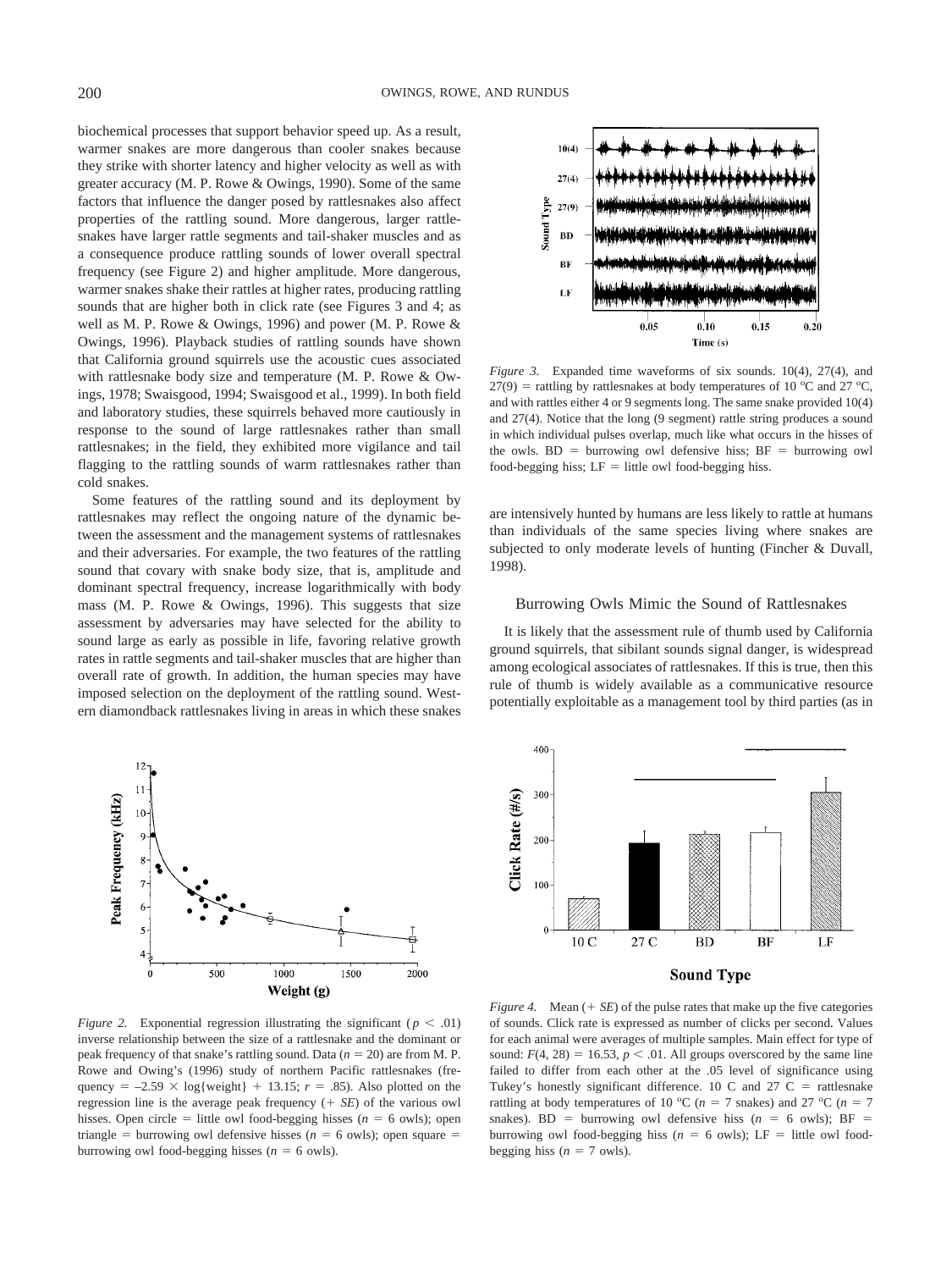Markl, 1985). The defensive hiss of burrowing owls provides an example of such exploitation; this hiss has long been known to sound very similar to the rattling sound of rattlesnakes, at least to the human ear (Garman, 1882; see also Figure 1). Confirmation that the burrowing owl hiss mimics the rattlesnake rattle would provide an example of acoustic Batesian rather than Müllerian mimicry, because these small owls are unlikely to be a serious threat to the animals they hiss at. In Batesian mimicry, a relatively harmless species gains protection by mimicking a harmful species. In contrast, in Müllerian mimicry, two noxious species each may gain additional protection by mimicking each other (Wickler, 1968).

We used two different methods to test the Batesian mimicry hypothesis (M. P. Rowe, 1984; M. P. Rowe, Coss, & Owings, 1986). The first method was a survey of the defensive sounds of owls to explore whether such vocal defensive hisses were generally characteristic of the relatives of burrowing owls (family Strigidae) or were specific to those species with a close ecological association with rattlesnakes. The second method used California ground squirrels as a bioassay in a playback study involving burrowing owl hisses, rattlesnake rattles, and control sounds.

Our survey of the defensive sounds of owls revealed that short, expirational hisses in defensive contexts are common in the strigids, but only burrowing owls in this family produce loud, long defensive vocal hisses. Inclusion of this vocal defensive hiss in the repertoire correlates with the presence of danger from rattlesnakes with regard to both microhabitat and broad geographic scale. Burrowing owls are the only strigid that both nests below ground, exploiting the same burrows and kinds of burrows that rattlesnakes do, and has a geographic distribution that overlaps extensively with that of rattlesnakes (M. P. Rowe et al., 1986). So, burrowing owls should encounter many predators that are concerned about rattlesnakes, and the assessment systems of those predators could be a source of selection for mimicry by burrowing owls. In contrast, the closely related Eurasian little owl (*Athene noctua)* is sympatric with vipers that do not rattle but not with rattlesnakes. Even though little owls often nest in rabbit burrows and (like burrowing owls) encounter fossorial or digging mammalian predators, little owls do not hiss vocally when cornered in their den they produce a "kek kek kek kek" call (M. P. Rowe, 1984; M. P. Rowe et al., 1986).

Our use of California ground squirrels as a bioassay of the mimicry hypothesis was based on the following reasoning. Wildtrapped ground squirrels from populations currently experiencing rattlesnake predation should have picked up the association between rattling sound and danger. Such squirrels should behave cautiously in the presence of rattling sounds and of other sounds that they perceive to be similar to rattling. In contrast, squirrels that are wild trapped from a population not currently experiencing rattlesnake predation should not treat rattling or similar sounds as cues of danger. Squirrels from two such populations were exposed in the laboratory to playbacks of four different sounds (see Figure 1): rattling by a large, warm northern Pacific rattlesnake, hissing by a burrowing owl, white noise (similar in its sibilance to the previous two sounds), and a burrowing owl scream chatter. The scream chatter was included as a nonsibilant contrast to the sibilant rattle, hiss, and white noise playbacks. Additionally, the scream chatter allowed us to control for the possibility that squirrels perceive burrowing owls as dangerous. Scream chatters are used

by burrowing owls when mobbing their enemies and should be treated cautiously if squirrels are threatened by burrowing owls.

Each of these 8-s sounds was played back from inside a dark, simulated burrow just as the squirrel arrived at the threshold of this refuge while traveling along a runway from a start chamber. Five variables were quantified from video records of these trials (see Figure 5 caption). These variables were entered into separate principal-components analyses for each squirrel population, and each squirrel's score on the first component was entered into a single-factor, repeated measures analysis of variance, again separately for each population. The results provide strong support for the mimicry hypothesis (see Figure 5). In declining order, the rattlesnake-sophisticated squirrels treated the rattling sound as most alarming followed by the burrowing owl hiss, white noise, and scream chatter. The rattlesnake-naive squirrels did not differentiate among the sounds in any consistent way, exhibiting different patterns for different variables. Therefore, sibilant sounds are apparently not generally aversive; their aversiveness is most apparent for those squirrels associated with rattlesnakes. In addition, not all sibilant sounds are equal among rattlesnake-sophisticated squirrels; burrowing owl defensive hisses come closer to rattling than white noise in their aversive associations.



*Figure 5.* Mean standardized factor scores (+ SE) for Coast Range (rattlesnake abundant) and Davis (rattlesnake rare) populations of California ground squirrels  $(n = 8$  squirrels per population) for each of four playback sounds. Factor scores were from principal-components analyses of each squirrel population using the following five dependent variables. *Burrow entry*: squirrel either entered the sound-emitting artificial burrow or returned and remained in the release chamber. *Bipedal posture*: at least one bipedal alert posture during sound playback. *Distance from the artificial burrow*: distance of the squirrel (in centimeters) from the burrow entrance at the end of the 8-s sound playback. *Tail piloerection*: the change in maximum tail diameter before versus during playback. *Hesitation to leave runway*: percentage of the 8-s playback period that the squirrel spent in the runway rather than the artificial burrow or release chamber. All significant planned comparisons are shown above the graphs. Although response to N (white noise) was not significantly different from H (vocal defensive hiss from a burrowing owl) and R (rattling of a large, 850-g, rattlesnake), it was in univariate planned comparisons for tail piloerection and hesitation to leave runway.  $S =$  scream chatter from a burrowing owl.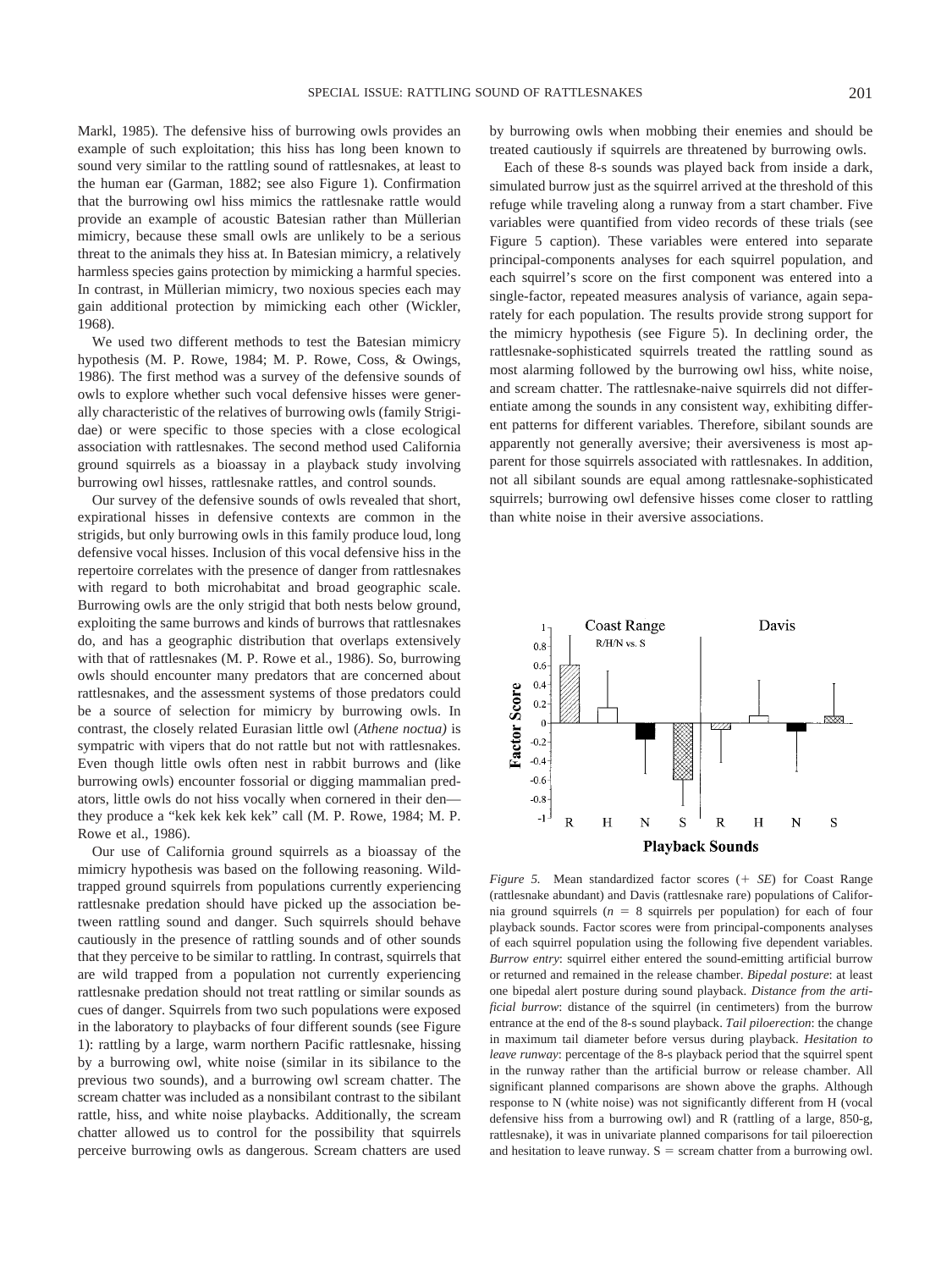## Ritualization: The Evolutionary Source of the Burrowing Owl's Mimetic Hiss

Tinbergen (1952) argued that many animal signals are derived activities, that is, activities that have evolved through modification of older behavioral patterns through a process called *ritualization*. Through ritualization, behavior may be modified in form, pattern, and circumstances of use as it is shaped by selection for communicative function. The concept of derived activities is a precursor to the concept of exaptation (Gould & Vrba, 1982) and complements one of the main points of this article. So far, we have argued that a key to the understanding of the form of a signal is identification of the properties of the assessment system or systems that it evolved to exploit. The concept of derived activities adds the point that researchers also need to know the form of the pattern from which the signal was derived.

The mimetic hiss of burrowing owls appears to have been derived from the spectrally similar food-begging call (see Figure 1; as well as M. P. Rowe, 1984). Unlike the mimetic hiss, the food-begging call is also used by closely related little owls (see Figure 1), which indicates that this call evolved before the mimetic hiss and is therefore a possible evolutionary source of the hiss. Remarkably, the food-begging vocalization is even preadapted for mimetic function, with spectral and temporal features that should be maximally intimidating to an animal that uses the rattling sound to recognize rattlesnakes. Like the mimetic hiss, the food-begging hiss emphasizes the low end of the frequency spectrum (see Figure 2), as the rattling sounds of large rattlesnakes do, and also has a high pulse rate, as the rattling sounds of warm snakes do (see Figures 3 and 4). The mimetic hiss may therefore have evolved from the food-begging hiss in part because some of its features preadapt it to sound like a large, warm rattlesnake. However, the



*Figure 6.* Average durations (+ SE) for owl hisses and rattlesnake rattling. Values for each animal were averages of multiple hisses or bouts of rattling. Main effect for type of sound:  $F(3, 17) = 11.15$ ,  $p < .01$ . All groups overscored by the same horizontal line failed to differ from each other at the .05 level of significance using Tukey's honestly significant difference. Note that the durations of rattling shown here were elicited by looming at captive snakes. The mean duration of natural bouts of squirrelelicited rattling (3.09 s) is also comparable with the mean duration of burrowing owl defensive hisses (3.96 s). This mean for rattling is based on five bouts recorded in the field from two wild rattlesnakes during natural encounters with squirrels. This sample size was too small for inclusion in our statistical comparisons.  $BF =$  burrowing owl food-begging hiss ( $n = 6$ ) owls); LF = little owl food-begging hiss ( $n = 6$  owls); BD = burrowing owl defensive hiss ( $n = 6$  owls); R = rattling from rattlesnakes ( $n = 3$ snakes).

process of deriving the mimetic hiss from the food-begging hiss has involved more than a simple shift in the context of hissing, from a social-feeding context to a defensive one. The mimetic defensive hiss is significantly longer than the food-begging hiss, a change that has generated a closer match to the average duration of an episode of rattling by rattlesnakes (see Figure 6). Selection for mimetic defensive function may also have generated an increase in the amplitude of the defensive form of the burrowing owl hiss. Maximum intensities of the mimetic hiss range from 86 to 93 dB, which places it within the high-amplitude range of large rattlesnakes (around 90 dB) when measured 45 cm from both owls and snakes. However, no good measures of the amplitude of foodbegging calls exist, so this remains a working hypothesis.

#### Discussion

We have presented evidence that two ecological associates of rattlesnakes have exploited an aposematic signal, the rattling sound of rattlesnakes, in different ways. A prey species of these rattlesnakes, California ground squirrels, use their assessment systems to exploit rattling. These squirrels capitalize on incidental acoustic cues in rattling sounds that allow the squirrels to assess the danger posed by the rattling snake, gaining access to rattling through assertive confrontation of the snake. Burrowing owls use their management systems to exploit rattling; they defend themselves against mammalian predators by mimicking the sound of rattling. We have also presented evidence that the remarkable similarity between this burrowing owl defensive hiss and rattlesnake rattling is the product of both exaptation and adaptation. Food-begging hisses, the vocalizations from which mimetic hisses apparently have been derived, were preadapted to have the spectral and temporal features of the most dangerous, largest, and warmest rattlesnakes. But the evolutionary process of transforming food hisses into mimetic hisses has involved lengthening and perhaps amplifying these sounds, rendering them even more like the sounds of rattlesnake rattling.

The A-M approach to communication has helped clarify the thinking about the evolution of mimetic signals. It is the properties of the target's assessment system, not the model, that most directly shape the structure of the mimetic signal. This basic but underappreciated principle is revealed when researchers consider mimetic relationships in organisms whose sensory worlds are very different from that of humans. Many insects, for example, perceive ultraviolet light. Many insect-pollinated plants have, under selection from this ultraviolet sensitivity, evolved flowers with special areas, known as *nectar guides*, that are highly reflective of ultraviolet (UV) radiation (Romoser & Stoffolano, 1998). Fungi in the genus *Monilinia* induce nectar-guide mimicry in host plants as a part of their complex life cycle. This cycle requires that *Monilinia* spores, which develop on the leaves and shoots of their host plants, be transferred to the plant's flowers (Batra & Batra, 1985). The fungus causes infected leaves to wilt and take on a color that appears brown, bearing little resemblance (to the human eye) of the inflorescences required by *Monilinia* for its own reproduction. Nonetheless, the wilted areas are highly reflective of UV light, mimicking pollinators' perception of nectar guides, and attract these insects to the fungal spores the insects then transmit to the plant's flowers (Batra & Batra, 1985).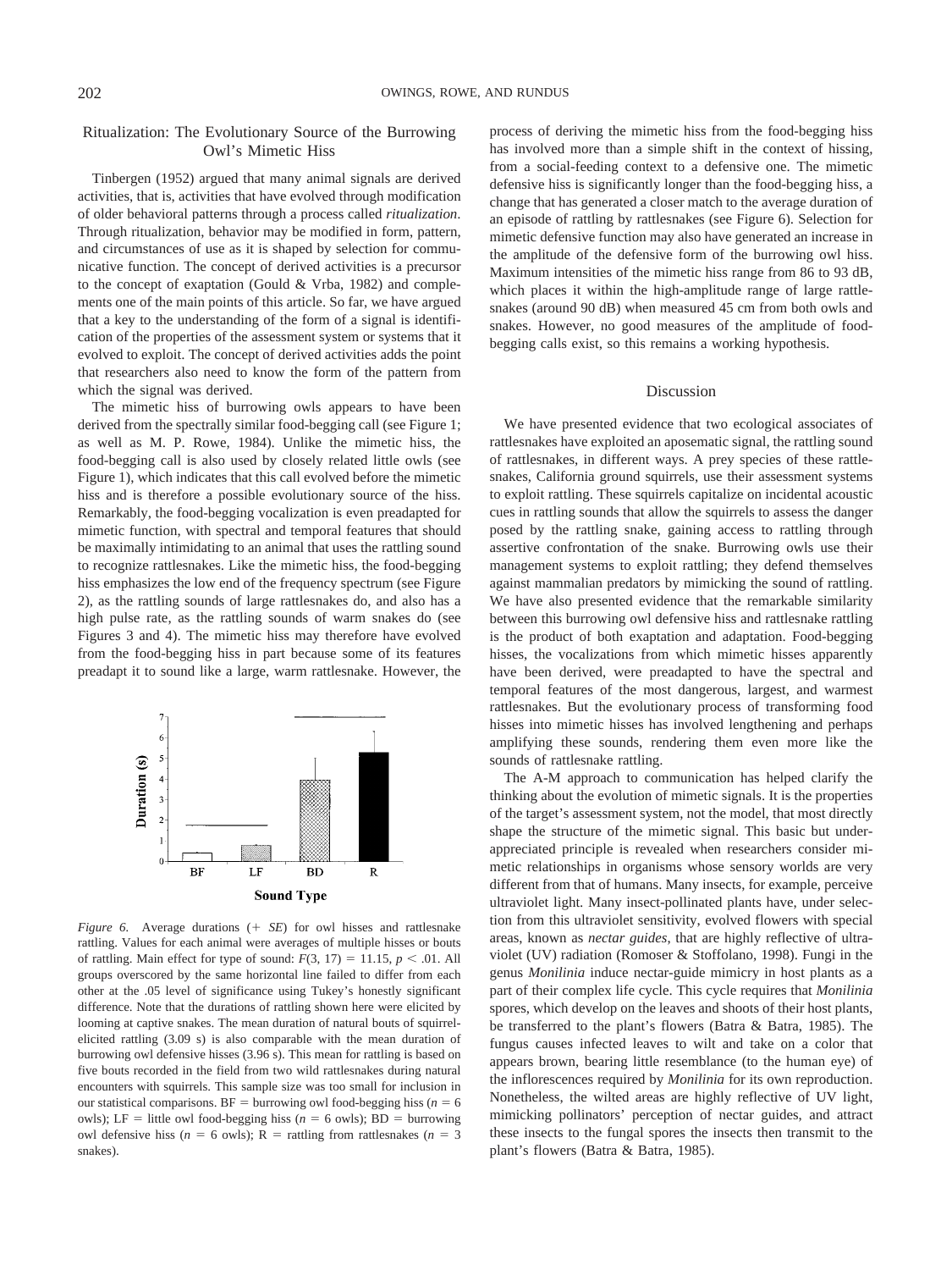The power exerted by assessment systems in shaping signals may also explain why some noxious species have aposematic displays that work through multiple sensory modalities, including vision, olfaction, and audition (e.g., moths in the families Arctiidae and Ctenuchidae, Dunning, 1968; Dunning et al., 1992; Dunning & Krüger, 1995; Rothschild, Moore, & Brown, 1984; Watson, 1975). Such multimodal input can expedite training of the predator's aversion to the aposeme and reduce the rate of extinction of the learned aversion (e.g., see Speed, 2000). Selection may also favor multimodal aposematic signals when the aposeme must deal with multiple potential predators with different perceptual specializations (cf. Owings & Hennessy, 1984). The bright colors of some arctiid and ctenuchid moths, for example, are most likely directed at visually hunting predators such as birds (Dunning, 1968; Watson, 1975), whereas the moths' ultrasonic warning sounds are targeted at sonar-hunting bats (Dunning, 1968; Dunning et al., 1992; Dunning & Krüger, 1995).

Similarly, different species of mimics of the same noxious model could use mimetic signals that are structurally quite distinct if they are targeted on different classes of "dupes" that cue on very different features of that signal. Such thinking may help account for the diversity within certain mimetic complexes, a perplexing phenomenon that has generated considerable review (Joron & Mallet, 1998; Mallet & Joron, 1999). Finally, selection arising from female mate choice has driven a shift of the aposematic signals used by arctiid moths to a courtship context. The ultrasonic pulses used to warn away bats, for example, have been co-opted at least four independent times for use in courtship displays (Simmons & Conner, 1996; Weller, Jacobson, & Conner, 1999).

#### Future Directions

This review has raised a number of questions regarding the rattling sound of rattlesnakes, including the following.

1. How do predators of rattlesnakes, as contrasted with the prey discussed in this article, respond to the rattling sound?

2. What are the proximate processes whereby ecological associates of rattlesnakes come to avoid that venomous species? That task may be more challenging than it initially seems because rattlesnakes may have another nonvenomous Batesian mimic, gopher snakes (*Pituophis melanoleucus*). Gopher snakes resemble rattlesnakes in both general coloration and defensive behavior. When threatened, gopher snakes adopt rattlesnake-like S-shaped coiling–striking postures; produce sibilant sounds both vocally and through tail vibration; and spread their jaws, thereby adopting the triangular head shape characteristic of vipers (Kardong, 1980; Martin & Huey, 1971; Sweet, 1985). Studies of the closest relatives of California ground squirrels (rock squirrels, *S. variegatus*) indicate that learning plays a role in the ontogeny of discrimination between rattlesnakes and gopher snakes (Owings, Coss, Mckernon, Rowe, & Arrowood, 2001).

3. Does the rattling sound play a significant role in the development of this snake-species discrimination, and, if so, how?

4. Does the combination of rattling, assuming the defensive S-coil, and striking (Greene, 1988) make up a multimodal aposematic signal or do some of these features function as conditioned stimuli whereas others are unconditioned stimuli and/or modulators of the learning process (as in C. Rowe, 1999)?

5. What are the proximate details of the use of the mimetic hiss by burrowing owls?

6. How do potential predators of burrowing owls respond to their mimetic hisses?

Exploration of these questions should generate a wealth of new information on the dynamic between assessment and management processes.

#### References

- Batra, L. R., & Batra, S. W. T. (1985, May 24). Floral mimicry induced by mummy-berry fungus exploits host's pollinators as vectors. *Science, 228*, 1011–1013.
- Brower, L. P. (1969). Ecological chemistry. *Scientific American, 220*, 22–29.
- Brower, L. P. (1984). Chemical defence in butterflies. In R. I. Vane-Wright & P. R. Ackery (Eds.), *The biology of butterflies* (Vol. 11, pp. 109–134). London: Academic Press.
- Brower, L. P. (Ed.). (1988). Mimicry and the evolutionary process. *American Naturalist, 31*(Suppl.), S1–S121.
- Brown, D. G. (1990). Observation of a prairie rattlesnake (*Crotalus viridis viridis*) consuming neonatal cottontail rabbits (*Sylvilagus nuttalli*), with defense of the young cottontails by adult conspecifics. *Bulletin of the Chicago Herpetological Society, 25*, 24–26.
- Coss, R. G. (1999). Effects of relaxed natural selection on the evolution of behavior. In S. A. Foster & J. A. Endler (Eds.), *Geographic variation in behavior: Perspectives on evolutionary mechanisms* (pp. 180–208). Oxford, England: Oxford University Press.
- Coss, R. G., & Owings, D. H. (1978). Snake-directed behavior by snake naive and experienced California ground squirrels in a simulated burrow. *Zeitschrift fu¨r Tierpsychologie, 48*, 421–435.
- Cott, H. B. (1940). *Adaptive coloration in animals*. London: Methuen.
- Dunning, D. C. (1968). Warning sounds in moths. Zeitschrift für Tierpsy*chologie, 25*, 129–138.
- Dunning, D. C., Acharya, L., Merriman, C. B., & Ferro, L. D. (1992). Interactions between bats and arctiid moths. *Canadian Journal of Zoology, 70*, 2218–2223.
- Dunning, D. C., & Krüger, M. (1995). Aposematic sounds in African moths. *Biotropica, 27*, 227–231.
- Duvall, D., King, M. B., & Gutzwiller, K. J. (1985). Behavioral ecology and ethology of the prairie rattlesnake (*Crotalus viridis viridis*). *National Geographic Research, 1*, 80–111.
- Edmunds, M. (1974). *Defence in animals*. New York: Longman Group Limited.
- Eisner, T., & Grant, R. P. (1981, July 24). Toxicity, odor aversion, and "olfactory aposematism." *Science, 213*, 476.
- Fincher, C. L., & Duvall, D. (1998). Intense hunting by humans may reduce rattling in rattlesnakes [Abstract]. *American Zoologist, 38*, 170.
- Fisher, R. A. (1930). *The genetical theory of natural selection*. Oxford, England: Oxford University Press.
- Fitch, H. S. (1949). Study of snake populations in central California. *American Midland Naturalist, 41*, 513–579.
- Garman, S. (1882, December 21). The scream of the young burrowing owl sounds like the warning of the rattlesnake. *Nature, 27*, 174.
- Garman, S. (1889). On the evolution of the rattlesnake. *Proceedings of the Boston Society of Natural History, 24*, 170–182.
- Gibson, J. J. (1986). *The ecological approach to visual perception*. Hillsdale, NJ: Erlbaum. (Original work published 1979)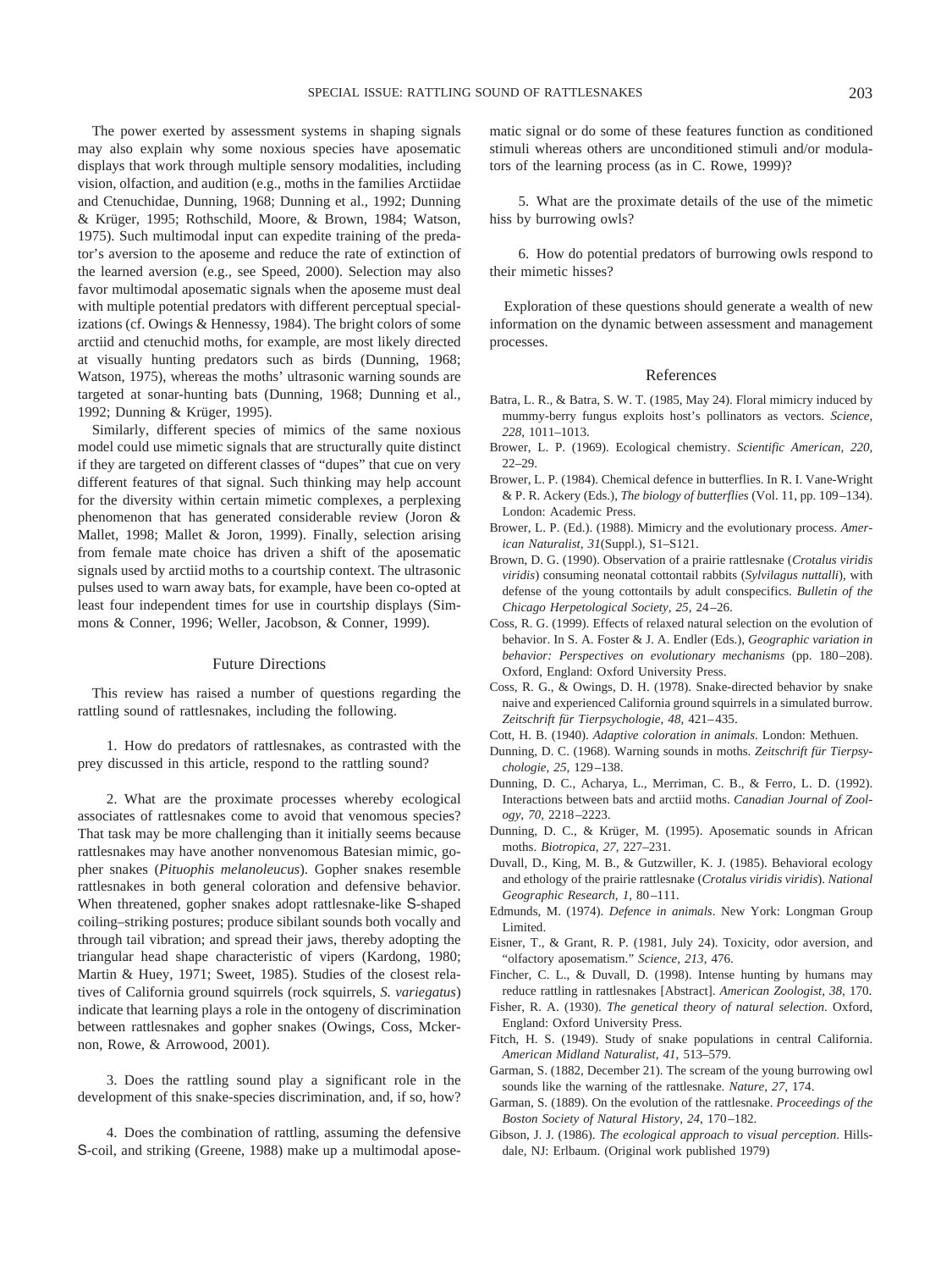- Gittleman, J. L., & Harvey, P. H. (1980, July 10). Why are distasteful prey not cryptic? *Nature, 286*, 149–150.
- Gittleman, J. L., Harvey, P. H., & Greenwood, P. J. (1980). The evolution of conspicuous coloration: Some experiments in bad taste. *Animal Behaviour, 28*, 897–899.
- Gould, S. J., & Vrba, E. S. (1982). Exaptation—A missing term in the science of form. *Paleobiology, 8*, 4–15.
- Greene, H. W. (1973). Defensive tail display by snakes and amphisbaenians. *Journal of Herpetology, 7*, 143–161.
- Greene, H. W. (1988). Antipredator mechanisms in reptiles. In C. Gans & R. B. Huey (Eds.), *Biology of the reptilia: Defense and life history* (pp. 1–152). New York: Alan R. Liss.
- Guilford, T. (1986). How do "warning colours" work? Conspicuousness may reduce recognition errors in experienced predators. *Animal Behaviour, 34*, 286–288.
- Hayes, W. K. (1991). Ontogeny of striking, prey-handling and envenomation behavior of prairie rattlesnakes. *Toxicon, 29*, 867–875.
- Hennessy, D. F., & Owings, D. H. (1988). Rattlesnakes create a context for localizing their search for potential prey. *Ethology, 77*, 317–329.
- Hennessy, D. F., Owings, D. H., Rowe, M. P., Coss, R. G., & Leger, D. W. (1981). The information afforded by a variable signal: Constraints on snake-elicited tail flagging by California ground squirrels. *Behaviour, 78*, 188–226.
- Hersek, M. J. (1990). *Behavior of predator and prey in a highly coevolved system: Northern Pacific rattlesnakes and California ground squirrels.* Unpublished doctoral dissertation, University of California, Davis.
- Huheey, J. E. (1988). Mathematical models of mimicry. *American Naturalist, 131*(Suppl.), S22–S41.
- Joron, M., & Mallet, J. L. B. (1998). Diversity in mimicry: Paradox or paradigm? *Trends in Ecology and Evolution, 13*, 461–466.
- Kardong, K. V. (1980). Gopher snakes and rattlesnakes: Presumptive Batesian mimicry. *Northwest Science, 54*, 1–4.
- Kardong, K. V. (1986). Predatory strike behavior of the rattlesnake, *Crotalus viridis oreganus*. *Journal of Comparative Psychology, 100*, 304– 314.
- Kissner, K. J., Forbes, M. R., & Secoy, D. M. (1997). Rattling behavior of prairie rattlesnakes (*Crotalus viridis viridis*, Viperidae) in relation to sex, reproductive status, body size and body temperature. *Ethology, 103*, 1042–1050.
- Klauber, L. M. (1972). *Rattlesnakes: Their habits, life histories, and influence on mankind* (3rd ed., Vols. 1–2). Berkeley: University of California Press.
- Lariviere, S., & Messier, F. (1996). Aposematic behaviour in the striped skunk, *Mephitis mephitis*. *Ethology, 102*, 986–992.
- Malcolm, S. B. (1990). Mimicry: Status of a classical evolutionary paradigm. *Trends in Ecology and Evolution, 5*, 57–62.
- Mallet, J., & Joron, M. (1999). Evolution of diversity in warning color and mimicry: Polymorphisms, shifting balance, and speciation. *Annual Review of Ecology and Systematics, 30*, 201–233.
- Markl, H. (1985). Manipulation, modulation, information, cognition: Some of the riddles of communication. In B. Holldobler & M. Lindauer (Eds.), *Experimental behavioral ecology and sociobiology* (pp. 163–194). Sunderland, MA: Sinauer.
- Martin, W. F., & Huey, R. B. (1971). The function of the epiglottis in sound production (hissing) of *Pituophis melanoleucus*. *Copeia, 1971*, 752–754.
- Moon, B. A. (2001). Muscle physiology and the evolution of the rattling system in rattlesnakes. *Journal of Herpetology, 35,* 497–500.
- Owings, D. H. (in press). The cognitive defender: How ground squirrels assess their predators. In M. Bekoff, C. Allen, & G. Burghardt (Eds.), *The cognitive animal*. Cambridge, MA: MIT Press.
- Owings, D. H., Coss, R. G., Mckernon, D., Rowe, M. P., & Arrowood, P. C. (2001). Snake-directed antipredator behavior of rock squirrels

(*Spermophilus variegatus*): Population differences and snake-species discrimination. *Behaviour*, *138*, 575–595.

- Owings, D. H., & Hennessy, D. F. (1984). The importance of variation in sciurid visual and vocal communication. In J. A. Murie & G. R. Michener (Eds.), *The biology of ground-dwelling squirrels: Annual cycles, behavioral ecology, and sociality* (pp. 169–200). Lincoln: University of Nebraska Press.
- Owings, D. H., & Morton, E. S. (1997). The role of information in communication: An assessment/management approach. In D. H. Owings, M. D. Beecher, & N. S. Thompson (Eds.), *Perspectives in ethology, Vol. 12: Communication* (pp. 359–390). New York: Plenum Press.
- Owings, D. H., & Morton, E. S. (1998). *Animal vocal communication: A new approach*. Cambridge, England: Cambridge University Press.
- Poran, N. S., Coss, R. G., & Benjamini, E. (1987). Resistance of California ground squirrels (*Spermophilus beecheyi*) to the venom of the northern Pacific rattlesnake (*Crotalus viridis oreganus*): A study of adaptive variation. *Toxicon, 25*, 767–778.
- Pough, F. H. (1988). Mimicry and related phenomena. In C. Gans & R. B. Huey (Eds.), *Biology of the reptilia: Ecology—Defense and life history* (Vol. 16, pp. 153–234). New York: Alan R. Liss.
- Romoser, W. S., & Stoffolano, J. G. J. (1998). *The science of entomology* (4th ed.). Boston: McGraw-Hill.
- Roper, T. J., & Wistow, R. (1986). Aposematic colouration and avoidance learning in chicks. *Quarterly Journal of Experimental Psychology: Comparative & Physiological Psychology, 38*, 141–149.
- Rosenberg, G. (1989). Aposematism evolves by individual selection: Evidence from marine gastropods with pelagic larvae. *Evolution, 43*, 1811– 1813.
- Rothschild, M., Moore, B. P., & Brown, W. V. (1984). Pyrazines as warning odour components in the Monarch butterfly, *Danaus plexippus*, and in moths of the genera *Zygaena* and *Amata* (Lepidoptera). *Biological Journal of the Linnean Society, 23*, 375–380.
- Rowe, C. (1999). Receiver psychology and the evolution of multicomponent signals. *Animal Behaviour, 58*, 921–931.
- Rowe, M. P. (1984). *California ground squirrels and their burrow coinhabitants: Communicatory coevolution between predators and prey.* Unpublished doctoral dissertation, University of California, Davis.
- Rowe, M. P., Coss, R. G., & Owings, D. H. (1986). Rattlesnake rattles and burrowing owl hisses: A case of acoustic Batesian mimicry. *Ethology, 72*, 53–71.
- Rowe, M. P., Farrell, T. M., & May, P. G. (in press). Rattle loss in pigmy rattlesnakes (*Sistrurus miliarius*): Causes, consequences, and implications for rattle function and evolution. In M. Höggren, G. W. Schuett,  $\&$ H. Green (Eds.), *Biology of the vipers*. Carmel, IN: Biological Sciences Press.
- Rowe, M. P., & Owings, D. H. (1978). The meaning of the sound of rattling by rattlesnakes to California ground squirrels. *Behaviour, 66*, 252–267.
- Rowe, M. P., & Owings, D. H. (1990). Probing, assessment, and management during interactions between ground squirrels and rattlesnakes: I. Risks related to rattlesnake size and body temperature. *Ethology, 86*, 237–249.
- Rowe, M. P., & Owings, D. H. (1996). Probing, assessment, and management during interactions between ground squirrels (Rodentia: Sciuridae) and rattlesnakes (Squamata: Viperidae): II. Cues afforded by rattlesnake rattling. *Ethology, 102*, 856–874.
- Schuett, G. W., Clark, D. L., & Kraus, F. (1984). Feeding mimicry in the rattlesnake *Sistrurus catematus* with comments on the evolution of the rattle. *Animal Behaviour, 32*, 625–626.
- Sillén-Tullberg, B. (1988). Evolution of gregariousness in aposematic butterfly larvae: A phylogenetic analysis. *Evolution, 42*, 293–305.
- Simmons, R. B., & Conner, W. E. (1996). Ultrasonic signals in the defense and courtship of *Euchaetes egle* Drury and *E. bolteri* Stretch (Lepidoptera: Arctiidae). *Journal of Insect Behavior, 9*, 909–919.